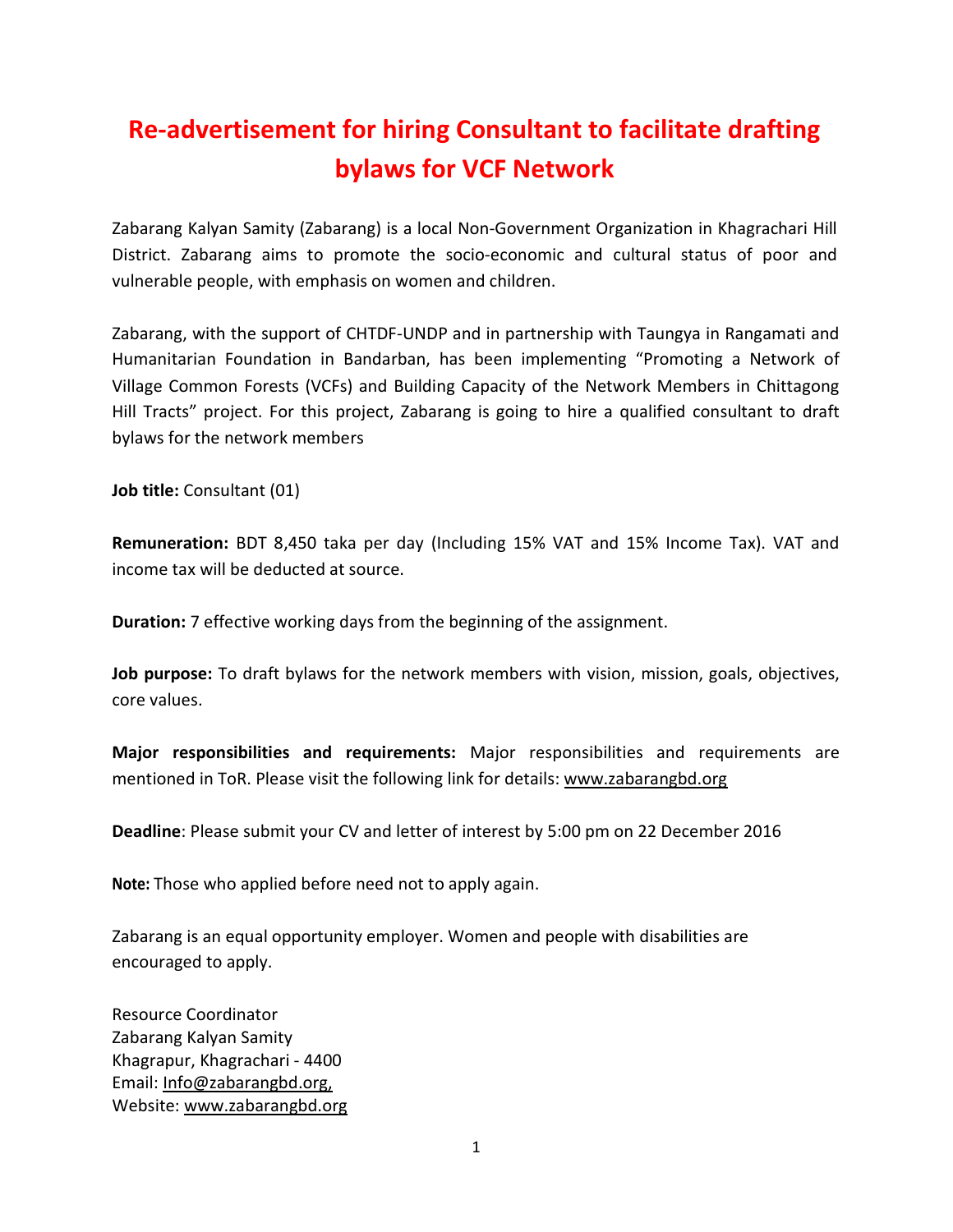

Zabarang Kalyan Samity

www.zabarangbd.org

# Terms of Reference

# Hiring consultant for drafting Constitution/ Bylaws for a Network of Village Common Forests (VCFs) in the Chittagong Hill Tracts

# Background:

The Chittagong Hill Tracts (CHT) is a unique region of Bangladesh in terms of topography, culture and tradition of the people, consists of three hill districts of Rangamati, Khagrachari and Bandarban, located in the south-east corner of Bangladesh with the total area of 13,344 square kilometers. The majority of the CHT population lives in rural areas and most of them depend mainly on agriculture for their livelihood and traditionally the indigenous/tribal communities practice Jum (shifting) cultivation. The remotest CHT people live in chronic poverty with very limited access to the services for their basic needs with high degree of under-employment, w literacy and limited economic opportunities.

During the British period, the colonial administration declared a large tract of CHT as 'reserve forest' to exploit the region's natural and forest resources. With introduction of RFs, indigenous communities in CHT lost control over roughly one-third area, for which they faced with restricted access to forest resources. In responses to this problem, they gave birth to an idea of mouza reserve, commonly known as 'village common forests. These VCFs are managed by village communities following customs and practices. In most cases, the community leaders are in lack of capacity in every aspect. As a result, the VCFs are being degraded at an alarming rate. In these circumstances, the community leaders should be provided training on various topics to building capacity for community leaders. Prior to do this capacity building activity Capacity Need Assessment must be done to identify the topic.

Zabarang Kalyan Samity has launched a project named "Promoting a Network of Village Common Forests (VCFs) and building capacity of the network members in Chittagong Hill Tracts" in three hill district with the partnership of Taungya and Humanitarian Foundation and with the financial support of CHTDF-UNDP. Objective of this project is to establish well functioning VCF network for conserving and managing village common forest across the region.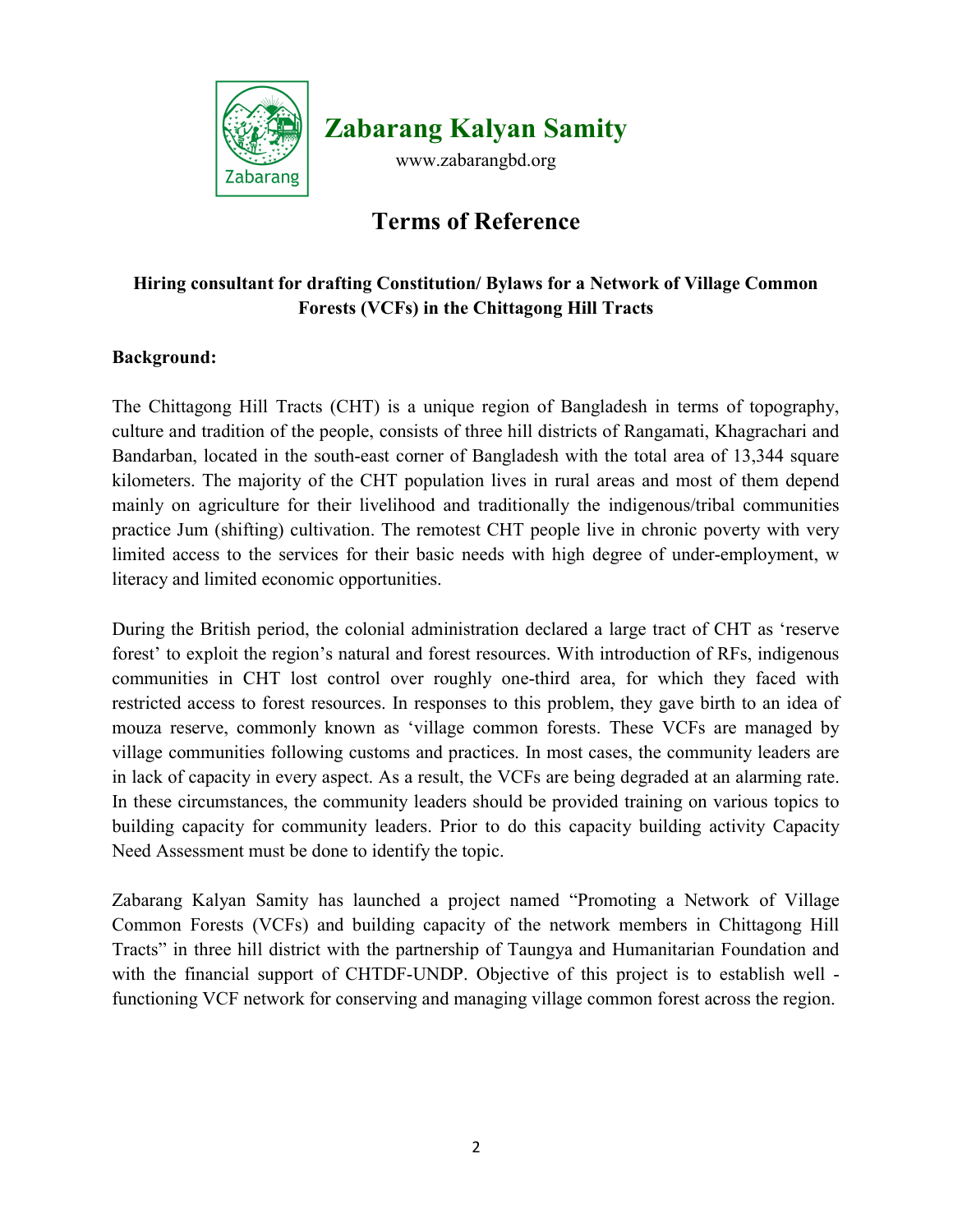#### Objectives and scopes of the Work:

The objective of this work is to develop a constitution/ bylaws for the VCF network in consultation with the relevant stakeholders so that the network can run smoothly in the long run.

Tasks to be undertaken by the consultant:

- Draft bylaws for the VCF network
- $\div$  Set vision, mission, goals, objectives, core values, position of the women and other role and responsibilities should be mentioned in the bylaws.
- Conduct and facilitate two days long workshop to gather ideas, opinions from the participants to draft bylaws
- $\triangle$  Share the draft bylaws in three hill district through organizing workshop.

# Methodology:

The consultant will collect data/ opinion through participatory methodologies (Workshop). The consultant will also have to prepare and submit a comprehensive work plan to accomplish the work.

The main methods to accomplish the work should include

- Review of available documents and other relevant materials, documents and reports.
- Meeting/Workshop with VCF leaders and community leaders

Working area: The consultant will be based at the head office of Zabarang Kalyan Samity in Khagrachhari hill district. However s/he may need to travel to other two districts Rangamati and Bandarban frequently as required by the assigned tasks.

# Required Expertise and Experience:

#### Educational Qualifications:

Master's degree in social sciences, gender studies, sociology, anthropology, development studies or related field;

# **Experience**

- At least 5 years of research and other relevant professional experience, experience in assessing capacity needs will be considered an asset;
- Experience of working with community/village/para level organizations/ committees
- Strong facilitation and coordination skills;
- Familiar with the Organization Development (OD) process and practical experience in the application of assessment methods and tools
- $\div$  Proven experience in undertaking capacity needs assessments